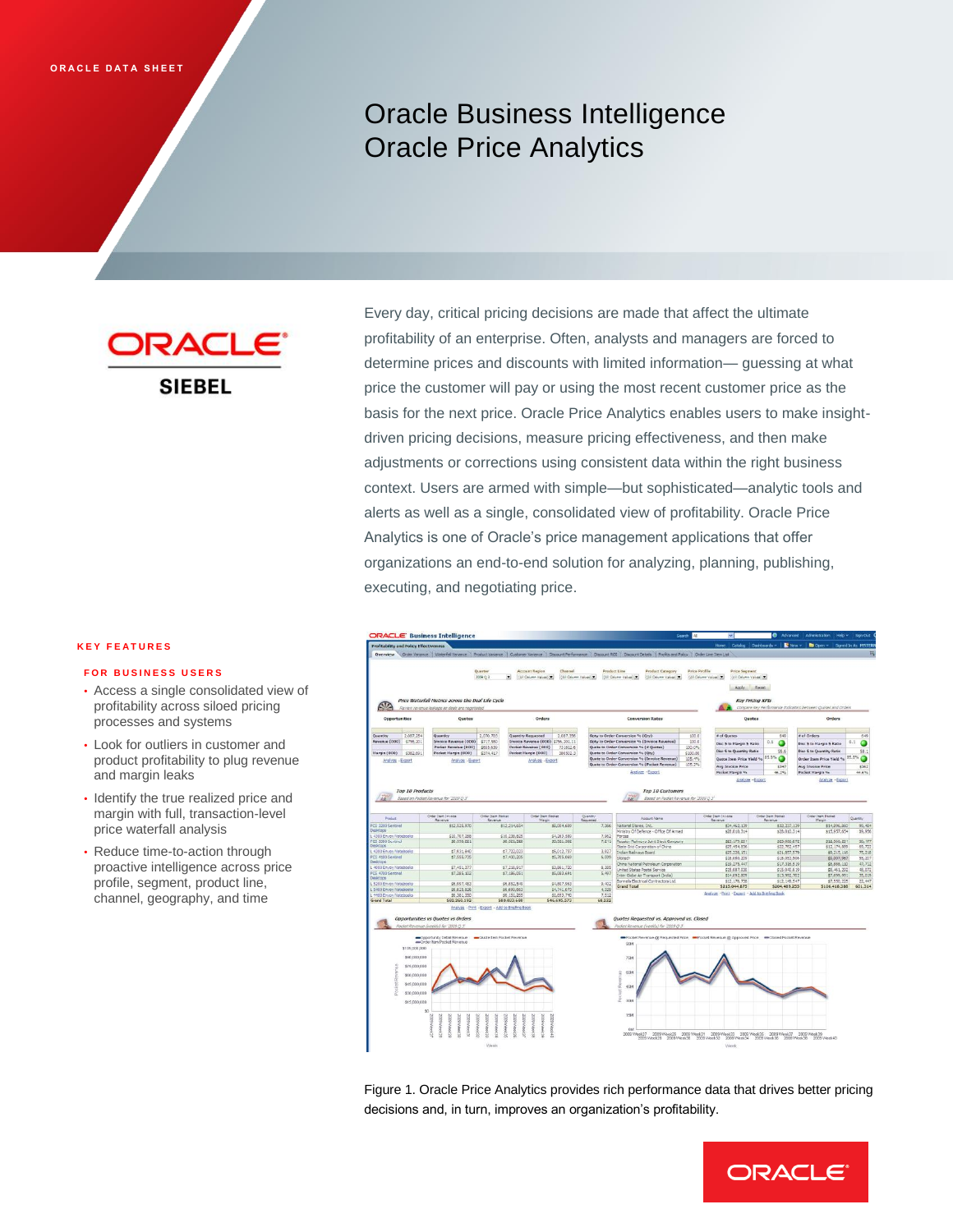#### **K E Y F E A T U R E S**

#### **FOR INFORMATION TECHNOLOGY**

- • Lower total cost of ownership (TCO) and accelerate deployment of a pricing data warehouse through flexible packaged application
- • Reduce risk and complexity of integration with prebuilt adapters to Siebel CRM
- • Adapt to changing external and internal needs with a powerful BI platform that leverages existing investments
- • Reduce the burden on IT resources with comprehensive user self-service capabilities

## Understand Customer and Product Line Profitability

 Oracle Price Analytics provides organizations with valuable insight into product demand, customer price sensitivity, and overall pricing effectiveness. The application allows organizations to analyze and understand important information on product velocity, the impact of discounting on margins, price promotion effectiveness, and product profitability across channels.

 Performance analysis offers fact-based insight into product, customer, and overall business unit profitability. Drill-through capabilities provide access to detailed transactional information that can be used to support or refute strategic assumptions. Leader-laggard charts and price waterfall analyses compare customer and product performance versus forecasts, current or prior customer commitments, and previous time periods. In addition, users can personalize the dashboards to track numerous metrics and key performance indicators (KPIs) across a range of dimensions.

 Sophisticated variability and trend analyses provide deeper insights into business profitability.

## Identify Pricing Improvement Opportunities

 Empowered with detailed information on customer and product line profitability, pricing and sales professionals can use Oracle Price Analytics to focus on tangible pricing improvement opportunities. Users are quickly able to understand price drivers by considering the bottom-line impact of all discounts, services, incentives, rebates, and marketing programs.

 Underperforming segments or critical areas of revenue leakage can be identified and immediately targeted for profitability enhancement. These insights can be used to fine- tune channel emphasis, focus promotional and sales efforts around the most profitable products, and plan surgical or strategic price adjustments

## Monitor and Optimize Performance

 Once improvement initiatives have been implemented, Oracle Price Analytics allows firms to measure the effectiveness and returns of given price profiles and price segments. Customer compliance is monitored closely in order to compare agreement commitments with actual purchase history. Companies can use Oracle Price Analytics to close the loop—that is, continuously analyze and refine pricing programs to maximize margins and profits.

 Oracle Price Analytics enables organizations to deliver information effectively to key decision-makers, enabling them to make more informed business decisions. Executives and managers no longer need to wait for system experts to download data into spreadsheets and then reprocess and reformat data. Instead, pricing personnel can use powerful BI capabilities to analyze operational and transactional data and generate up-to-the-minute reports when needed.

## Identify Potential Problems and Determine Price Segments with Proactive and Predictive Intelligence

 With Oracle Price Analytics, managers can dynamically detect potential business problems and opportunities. Proactive, event-based alerts can be set to notify users of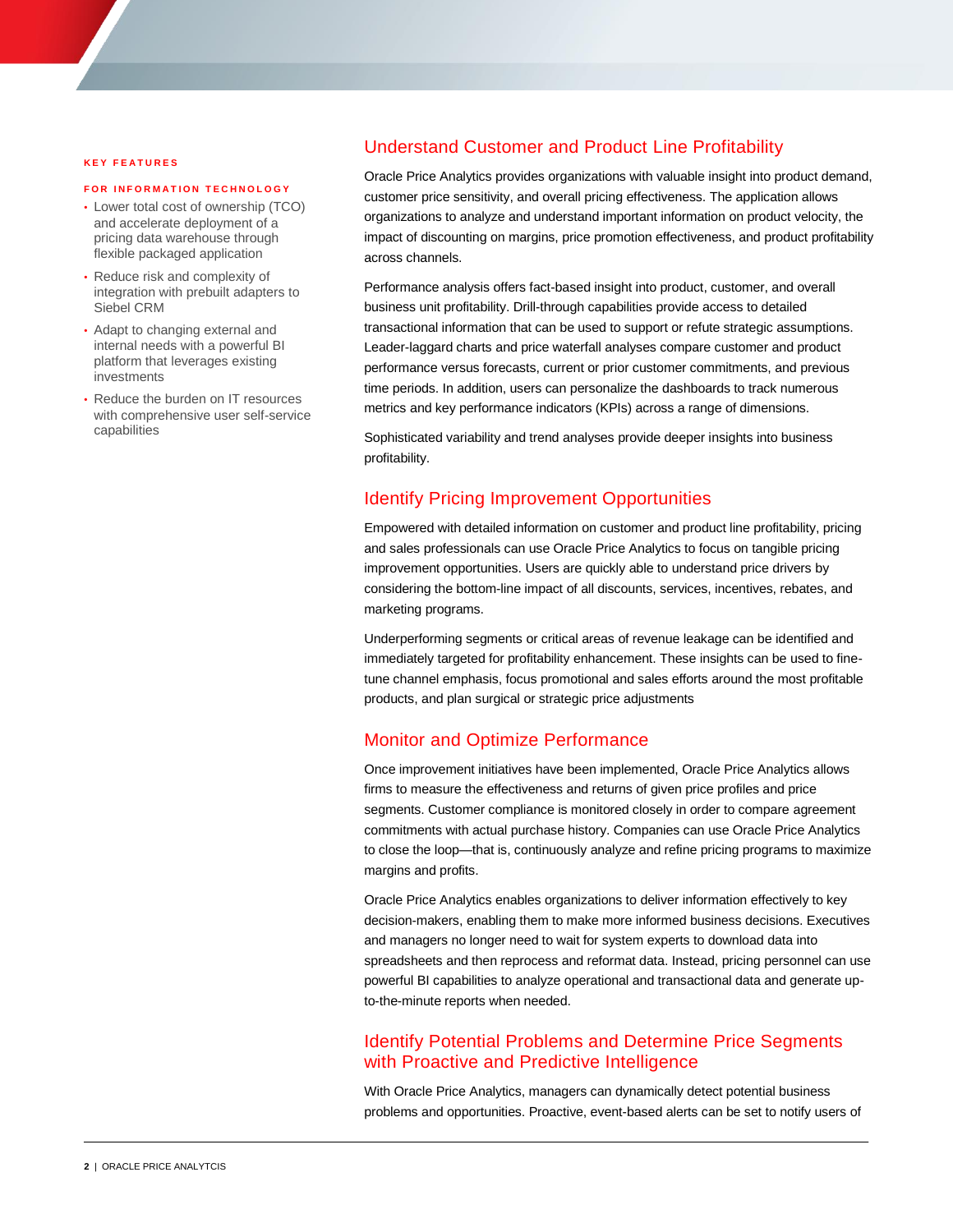#### **ORACLE BI APPLICATIONS**

 Oracle Business Intelligence Applications provide complete, real-time, and enterprise wide insight for all users, enabling fact-based actions and intelligent interaction. Designed for rapid deployment at a low cost of ownership, Oracle Business Intelligence Applications are prebuilt solutions that start with the customer, embrace any existing corporate data source, and are seamlessly integrated with Oracle's transactional solutions to increase effectiveness across the entire customer life cycle.

 All Oracle BI Applications are powered by Oracle BI Enterprise Edition, a high- performance, highly scalable, and highly reliable next generation business intelligence platform that can be used to extend existing analytic solutions to meet any enterprise BI need. Additional information about Oracle Business Intelligence Applications is available at <http://www.oracle.com/goto/obia>

#### **R E L A T E D P R O D U C T S**

### **ERP Analytics**

- Oracle Financial Analytics
- Oracle HR Analytics
- • Oracle Procurement and Spend Analytics
- • Oracle Supply Chain and Order Management Analytics
- Oracle Project Analytics
- • Oracle Product Information Management Analytics

#### CRM Analytics

- Oracle Sales Analytics
- Oracle Marketing Analytics
- Oracle Service Analytics
- Oracle Contact Center Analytics
- Oracle Partner Analytics
- Oracle Loyalty Analytics
- Oracle Price Analytics
- • Oracle Customer Data Management Analytics

 certain business conditions that demand immediate attention. Link-saving and drill-down capabilities allow users to explore underlying data and identify the root causes of major weaknesses that may surface in the business.

 In addition, data mining and predictive technology plug-ins can be included to help users look forward. These technologies help users to find patterns in large sets of data, allowing them to understand the key contributing factors in price variances, establish more intelligent KPIs, and obtain recommended actions. Price profiles, price segments, and suggested price floors and corridors can be derived to enable your organization to deliver fine-grained prices and price policies to tailored buyers. **EXERCUTION S**<br> **EXERCUTION S**<br> **CONSERVATIONS**<br> **CONSERVATIONS**<br> **CONSERVATIONS**<br> **CONSERVATIONS**<br> **O REVENUES AND A CONSERVATIONS**<br> **O REVENUES AND A CONSERVATIONS**<br> **CONSERVATION** CONSERVATIONS TO PROPER THE PROPERTIES

## Faster Implementations – with Lower Risk and Better Business Results

 Traditional business intelligence (BI) implementations are costly, lengthy, and prone to overages in time and budget. It can take months or years to create the data model; define metrics and reports; develop appropriate role-based data security; and build out the extract, transform, and load (ETL) modules to collect the data from the appropriate source systems. In contrast, Oracle Price Analytics is a prebuilt solution that enables faster deployment at a lower cost, with less risk and better results.

 Oracle Price Analytics includes prebuilt data models—more than 100 metrics and proven best practices—and numerous reports with appropriate data security by role or group. In addition, prebuilt ETLs are defined from Oracle's Siebel CRM to significantly reduce the costs and risks of integration.

 While the application is prebuilt, it can be easily extended for specific business needs. The robust enterprise analytics platform enables users to customize and extend the application without the need for programming. End users can modify reports or create their own via an intuitive, Web-based user interface that requires very little training and ensures rapid user adoption.

## Next-Generation Business Intelligence Platform

 Oracle Price Analytics is built on the Oracle Business Intelligence Enterprise Edition platform, a next-generation analytics platform that fully leverages existing data warehouse and business intelligence investments. It is built using standards-based technology enabling easy integration with existing IT environments and supports all leading relational and OLAP data sources. Moreover, Oracle Price Analytics provides support for large numbers of concurrent users with native support for mobile and tablet devices, multi-terabyte data sets, and the largest enterprise implementations.